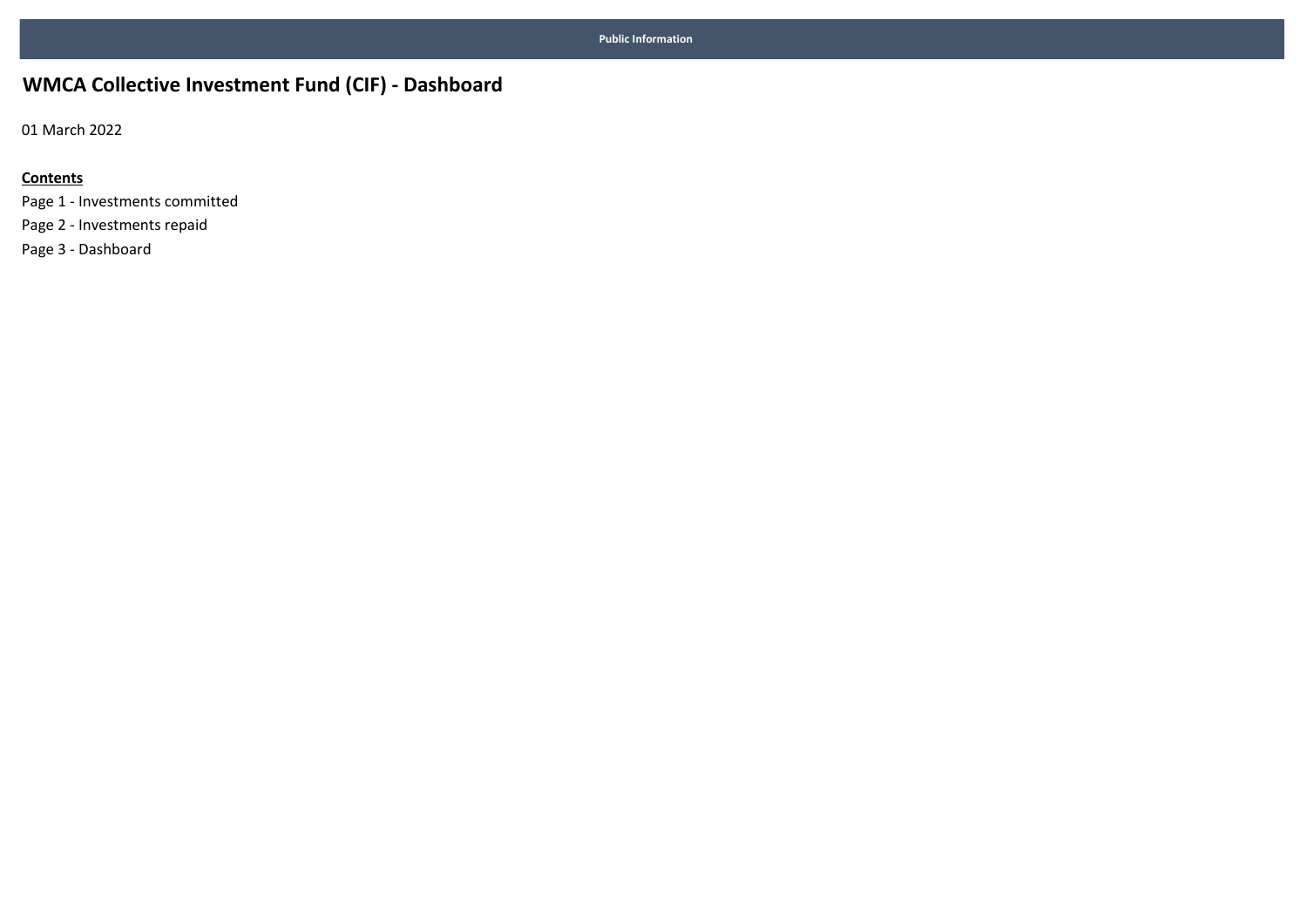| Opportunity - Location                                     | Industry                    | Jobs Created | <b>Brownfield Land - Acres</b> | <b>Homes Created</b> | Com. Space sq ft | <b>Business Rates pa</b> | <b>Local Authority</b> | Loan Amount | <b>Drawn Amount</b> |
|------------------------------------------------------------|-----------------------------|--------------|--------------------------------|----------------------|------------------|--------------------------|------------------------|-------------|---------------------|
| Barberry - Well Lane, Wolverhampton                        | <b>Commercial Property</b>  | 144          | 3.31                           | $\mathbf 0$          | 55,575           | £172,440                 | Wolverhampton CC       | £3,000,000  | £503,181            |
| Chancerygate - Minworth                                    | <b>Commercial Property</b>  | 140          | 3.13                           | $\mathbf 0$          | 72,010           | £300,000                 | Birmingham CC          | £6,000,000  | £5,105,968          |
| Complex Development Projects - Telegraph, Far Gosford 2    | <b>Residential Property</b> | 90           | 2.56                           | $\mathbf 0$          | 80,000           | £70,000                  | Coventry CC            | £4,700,000  | £3,669,417          |
| Craig Watts - Aliaxis Site                                 | <b>Commercial Property</b>  | 200          | 5.3                            | $\mathsf 0$          | 100,000          | £0                       | Cannock Chase DC       | £2,500,000  | £1,808,496          |
| Holbrook Lane Investment LLP - Holbrook Lane               | <b>Commercial Property</b>  | 200          | 5.6                            | $\mathsf 0$          | 105,000          | £450,000                 | Coventry CC            | £8,800,000  | £2,346,380          |
| Morris & Company Ltd - Paragon Point                       | <b>Commercial Property</b>  | 75           | 2.54                           | $\mathbf 0$          | 37,900           | £113,000                 | Telford & Wrekin       | £2,265,000  | £1,578,658          |
| Redsun Projects Ltd - Halesfield                           | <b>Commercial Property</b>  | 200          | 5                              | $\mathbf 0$          | 77,000           | £209,000                 | Telford & Wrekin       | £3,400,000  | £2,017,727          |
| St Francis Group - Parallel 113                            | <b>Commercial Property</b>  | 198          | 6.6                            | $\mathbf 0$          | 113,000          | £370,000                 | Walsall DC             | £6,400,000  | £0                  |
| Stoford Properties - Sandvik                               | <b>Commercial Property</b>  | 182          | 8.26                           | 80                   | 20,000           | £165,000                 | Dudley MBC             | £4,945,000  | £2,445,736          |
| Kinrise - Citadel                                          | <b>Commercial Property</b>  | 359          | $\Omega$                       | $\mathbf 0$          | 47,470           | £500,000                 | Birmingham CC          | £9,500,000  | £0                  |
| Aston Brook Street East                                    | <b>Commercial Property</b>  | 34           | 1.5                            | $\mathbf 0$          | 12,914           | £53,500                  | Birmingham CC          | £1,200,000  | £0                  |
| Derek Richardson - Ricoh                                   | <b>Commercial Property</b>  | 28           |                                | $\mathbf 0$          | 58,556           | £120,000                 | Coventry CC            | £12,200,000 | £0                  |
| KMN Investments Ltd -Drywall Steel Sections - Mayank Gupta | <b>Commercial Property</b>  | 150          | 4.4                            | $\mathbf 0$          | 83,174           | £290,000                 | Wolverhampton CC       | £7,590,000  | £0                  |

| Live outputs | Transaction | <b>Jobs Created</b> | <b>Brownfield Land - Acres</b> | <b>Homes Created</b> | Com. Space sq ft | <b>Business Rates pa</b> | <b>Loan Amount</b> | Drawn Amoun |
|--------------|-------------|---------------------|--------------------------------|----------------------|------------------|--------------------------|--------------------|-------------|
|              | 13          | 2,000               | 49                             | 80                   | 862,599          | £2,812,940               | £72,500,000        | £19,475,563 |
|              |             |                     |                                |                      |                  |                          |                    |             |
| Repaid       | Transaction | <b>Jobs Created</b> | <b>Brownfield Land - Acres</b> | <b>Homes Created</b> | Com. Space sq ft | Business Rates pa        | <b>Loan Amount</b> | Drawn Amoun |
|              | 14          | 2,330               | 51                             | 433                  | 975,983          | £3,636,553               | £59,185,000        | E0          |
|              |             |                     |                                |                      |                  |                          |                    |             |
| Total        | Transaction | <b>Jobs Created</b> | Brownfield Land - Acres        | <b>Homes Created</b> | Com. Space sq ft | <b>Business Rates pa</b> | <b>Loan Amount</b> | Drawn Amoun |
|              | 27          | 4,330               | 100                            | 513                  | 1,838,582        | £6,449,493               | £131,685,000       | £19,475,563 |

| <b>Loan Amount</b> | <b>Drawn Amount</b> |
|--------------------|---------------------|
| £3,000,000         | £503,181            |
| £6,000,000         | £5,105,968          |
| £4,700,000         | £3,669,417          |
| £2,500,000         | £1,808,496          |
| £8,800,000         | £2,346,380          |
| £2,265,000         | £1,578,658          |
| £3,400,000         | £2,017,727          |
| £6,400,000         | £0                  |
| £4,945,000         | £2,445,736          |
| £9,500,000         | £0                  |
| £1,200,000         | £0                  |
| £12,200,000        | £0                  |
| £7,590,000         | £0                  |

| <b>Loan Amount</b> | <b>Drawn Amount</b> |
|--------------------|---------------------|
| £72,500,000        | £19,475,563         |
|                    |                     |
| <b>Loan Amount</b> | <b>Drawn Amount</b> |
| £59,185,000        | £0                  |
|                    |                     |
| <b>Loan Amount</b> | <b>Drawn Amount</b> |
| £131,685,000       | £19,475,563         |

# **WMCA CIF - Investments committed and completed funds**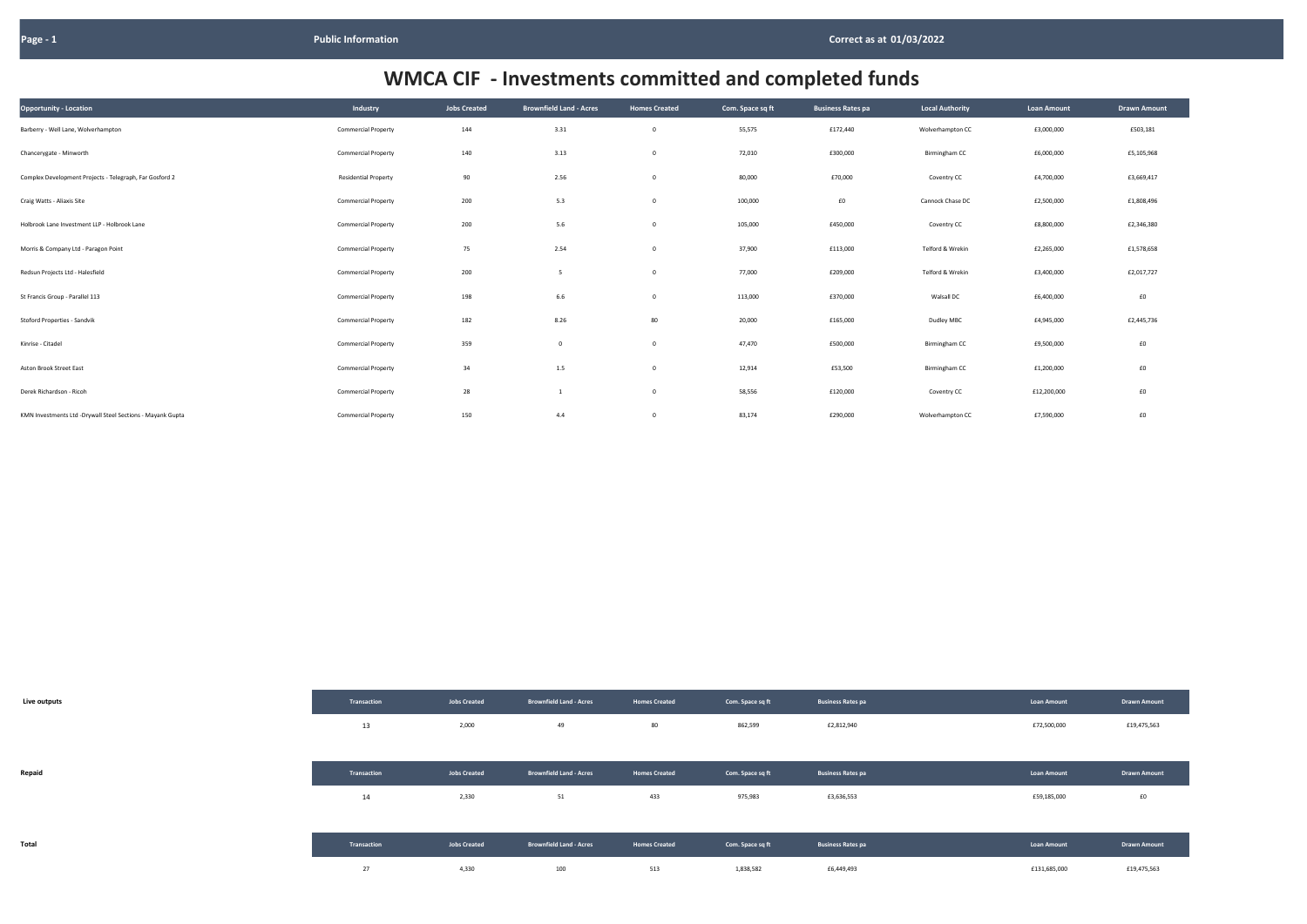| <b>Opportunity - Location</b>                         | Industry                    | <b>Jobs Created</b> | <b>Brownfield Land - Acres</b> | <b>Homes Created</b>    | Com. Space sq ft | <b>Business Rates pa</b> | <b>Local Authority</b> | Loan Amount |
|-------------------------------------------------------|-----------------------------|---------------------|--------------------------------|-------------------------|------------------|--------------------------|------------------------|-------------|
| Barberry - 57 AMH                                     | <b>Commercial Property</b>  | 230                 | 2.37                           | $\mathbf 0$             | 56,800           | £270,000                 | Birmingham CC          | £5,030,000  |
| Barberry - 65 AMH                                     | <b>Commercial Property</b>  | 80                  | 2.9                            | $\mathbf{0}$            | 60,000           | £208,545                 | Birmingham CC          | £3,680,000  |
| Barberry - Kingswood Lakeside                         | <b>Commercial Property</b>  | 82                  | 3.45                           | $\overline{\mathbf{0}}$ | 61,600           | £177,038                 | Cannock Chase DC       | £3,350,000  |
| Barberry - Perry Barr                                 | <b>Commercial Property</b>  | 75                  | 2.5                            | $\mathbf{0}$            | 48,000           | £149,448                 | Birmingham CC          | £2,900,000  |
| Chase Midlands - Sheldon                              | <b>Commercial Property</b>  | 230                 | 1                              | $\overline{\mathbf{0}}$ | 45,140           | £374,578                 | Birmingham CC          | £7,905,000  |
| Complex Development Projects - Telegraph, Far Gosford | <b>Commercial Property</b>  | 200                 | 2.7                            | 423                     | $\overline{0}$   | £0                       | Coventry CC            | £2,820,000  |
| Cordwell Lesiure - Walsall                            | <b>Commercial Property</b>  | 130                 | 1.2                            | $\overline{\mathbf{0}}$ | 35,400           | £257,223                 | Walsall DC             | £6,950,000  |
| <b>Expert Holdings Ltd</b>                            | <b>Commercial Property</b>  | 275                 | $\overline{4}$                 | $\overline{\mathbf{0}}$ | 82,000           | £257,223                 | Coventry CC            | £2,000,000  |
| Goold Estates Ltd - Steel Park                        | <b>Commercial Property</b>  | 165                 | 5.5                            | $\overline{\mathbf{0}}$ | 69,025           | £198,378                 | Wolverhampton CC       | £3,700,000  |
| Macc Care - Sutton                                    | <b>Residential Property</b> | 60                  | 1.78                           | 10                      | 25,833           | £287,000                 | Birmingham CC          | £2,350,000  |
| Opus Land - Kingswood Lakeside                        | <b>Commercial Property</b>  | 425                 | 14                             | $\mathbf{0}$            | 283,185          | £807,120                 | Cannock Chase DC       | £7,000,000  |
| Opus Land - Seven Stars                               | <b>Commercial Property</b>  | 203                 | 6.35                           | $\mathbf{0}$            | 120,000          | £360,000                 | Sandwell MBC           | £5,500,000  |
| Warmflame Developments Ltd - Nuneaton                 | <b>Commercial Property</b>  | 68                  | 0.74                           | $\mathbf{0}$            | 35,000           | £90,000                  | Nuneaton & Bedworth    | £2,400,000  |
| WD (Cakemore) Ltd                                     | <b>Commercial Property</b>  | 107                 | 2.75                           | $\mathbf 0$             | 54,000           | £200,000                 | Dudley MBC             | £3,600,000  |

| Repaid | Transaction | Jobs Created <b>Report Follow Brownfield Land - Acres</b> Records <b>Report Follow Records</b> Com. Space sq ft Business Rates pa |     |         |            | Loan Amoun  |
|--------|-------------|-----------------------------------------------------------------------------------------------------------------------------------|-----|---------|------------|-------------|
|        |             | 2,330 51                                                                                                                          | 433 | 975,983 | £3,636,553 | £59,185,000 |

| <b>Local Authority</b> | <b>Loan Amount</b> |
|------------------------|--------------------|
| Birmingham CC          | £5,030,000         |
| Birmingham CC          | £3,680,000         |
| Cannock Chase DC       | £3,350,000         |
| Birmingham CC          | £2,900,000         |
| <b>Birmingham CC</b>   | £7,905,000         |
| Coventry CC            | £2,820,000         |
| Walsall DC             | £6,950,000         |
| Coventry CC            | £2,000,000         |
| Wolverhampton CC       | £3,700,000         |
| Birmingham CC          | £2,350,000         |
| Cannock Chase DC       | £7,000,000         |
| Sandwell MBC           | £5,500,000         |
| Nuneaton & Bedworth    | £2,400,000         |
| Dudley MBC             | £3,600,000         |

# **WMCA CIF - Investments repaid**